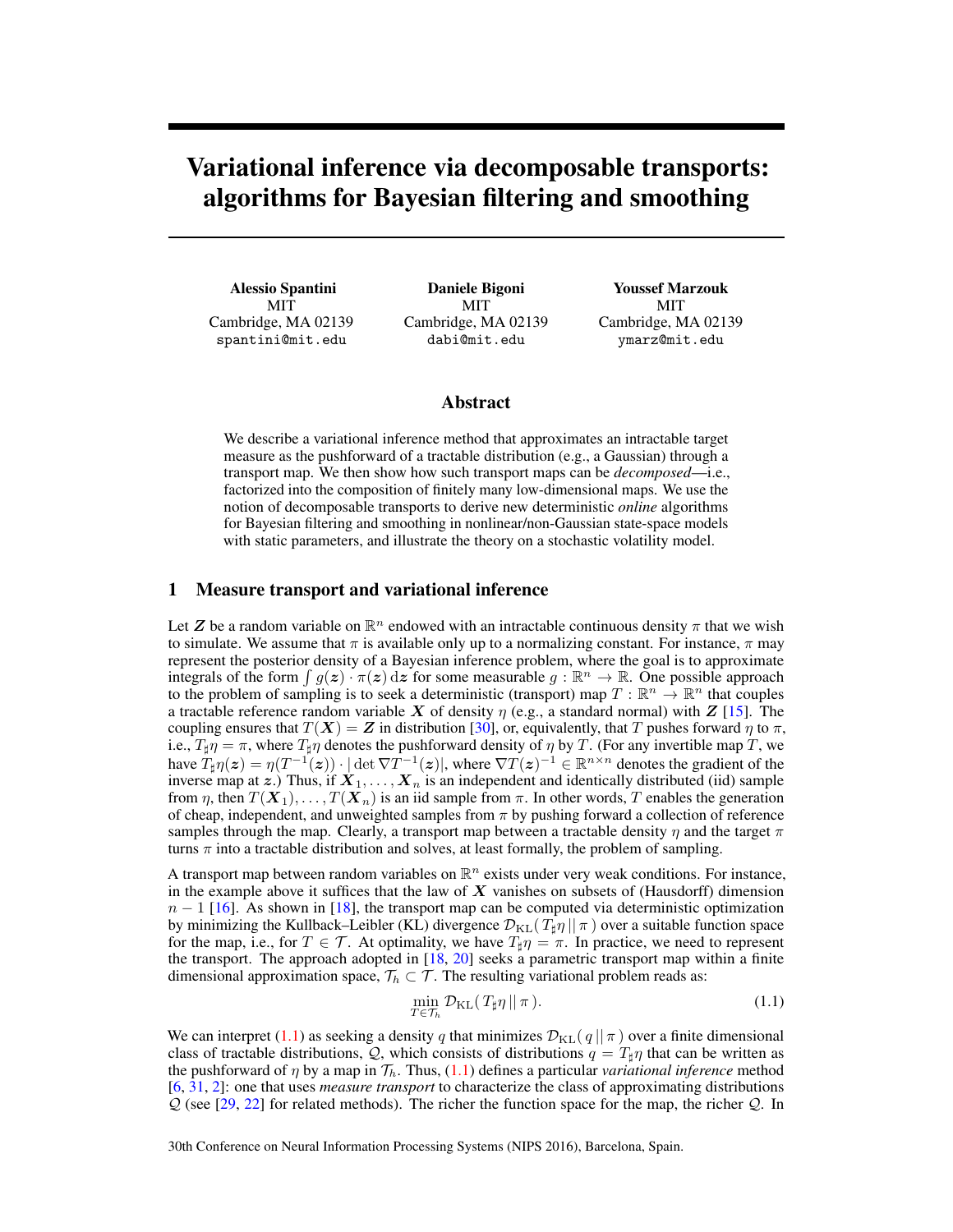particular, a general parameterization of the map can capture arbitrary probabilistic interactions [\[18\]](#page-6-2), well beyond the usual mean-field approximation [\[19,](#page-6-6) [21,](#page-6-7) [27\]](#page-7-4).

A key feature of this approach is that it produces a transport map  $T$  and not just an approximation,  $T_{\text{H}}\eta$ , to the target density. This idea becomes very useful when T is only approximate. In this case, if the bias of approximating  $\pi$  with  $T_{\text{H}}\eta$  is unacceptable, one can simply evaluate (possibly up to a normalizing constant) the *pullback* density  $T^{\sharp}\pi$ , defined as  $T^{\sharp}\pi(\boldsymbol{x}) = \pi(T(\boldsymbol{x})) \cdot |\det \nabla T(\boldsymbol{x})|$ , and rewrite the integral  $\int g(z) \cdot \pi(z) dz$  as  $\int g(T(x)) \cdot T^{\sharp} \pi(x) dx$ . One possibility is then to use a stochastic sampling technique, like MCMC [\[23\]](#page-7-5), to probe  $T^{\sharp} \pi$ , which, by virtue of [\(1.1\)](#page-0-0), will be closer (in KL divergence) to the reference density  $\eta$ . In particular, if  $\eta$  is Gaussian, then we could interpret pulling back  $\pi$  by T as a "Gaussianization" of the target [\[13\]](#page-6-8), which can remove the correlations that make sampling a challenging task. Thus, we can regard an approximate  $T$  as a preconditioner for existing sampling schemes [\[20,](#page-6-3) [17,](#page-6-9) [32\]](#page-7-6).

There are infinitely many transports that push forward one density to another [\[30\]](#page-7-0). An important transport for our analysis is the Knothe-Rosenblatt (KR) rearrangement in  $\mathbb{R}^n$  [\[24,](#page-7-7) [10\]](#page-6-10). For a pair of continuous densities,  $\eta$  and  $\pi$ , the KR rearrangement is the unique monotone increasing (lower) triangular transport that pushes forward  $\eta$  to  $\pi$  [\[3\]](#page-6-11). A lower triangular transport  $T : \mathbb{R}^n \to \mathbb{R}^n$  is a multivariate map whose  $k$ th component depends only on the first  $k$  input variables, i.e.,

$$
T(\boldsymbol{x}) = \begin{bmatrix} T^{1}(x_{1}) \\ T^{2}(x_{1}, x_{2}) \\ \vdots \\ T^{n}(x_{1}, x_{2}, \dots x_{n}) \end{bmatrix} \qquad \forall \boldsymbol{x} = (x_{1}, \dots, x_{n}) \in \mathbb{R}^{n}, \qquad (1.2)
$$

where  $T<sup>k</sup>$  denotes the kth output of the map. The KR rearrangement is *general*—it can couple arbitrary continuous densities—and enjoys many attractive computational features. As shown in [\[18,](#page-6-2) [15\]](#page-6-0), it can be characterized as the unique minimizer of  $\mathcal{D}_{KL}(T_{\sharp}\eta || \pi)$  over the cone  $\mathcal{T}_{\Delta}$  of triangular maps that are monotone increasing with respect to the lexicographic order on  $\mathbb{R}^n$ . In this case,  $(1.1)$  is equivalent to:

<span id="page-1-0"></span>
$$
\min -\mathbb{E}_{\eta}[\log \bar{\pi}(T(\boldsymbol{X})) + \sum_{k} \log \partial_{x_{k}} T^{k}(\boldsymbol{X}) - \log \eta(\boldsymbol{X})]
$$
\n
$$
\text{s.t.} \quad T \in \mathcal{T}_{\triangle, h} \subset \mathcal{T}_{\triangle}; \ \dim(\mathcal{T}_{\triangle, h}) < \infty \tag{1.3}
$$

where  $\bar{\pi}$  denotes the unnormalized target density. In particular, by using monotone parameterizations for T, we can regard  $(1.3)$  as an unconstrained stochastic program  $[15, 9, 12, 28]$  $[15, 9, 12, 28]$  $[15, 9, 12, 28]$  $[15, 9, 12, 28]$  $[15, 9, 12, 28]$  $[15, 9, 12, 28]$  $[15, 9, 12, 28]$ .

### 2 Decomposable transports

The key observation of this work is that a transport map is not just *any* multivariate function on  $\mathbb{R}^n$ . There exist transports which inherit low-dimensional parameterizations from the Markov structure [\[14,](#page-6-14) [11\]](#page-6-15) of the underlying target density. By considering recursive graph decompositions of a (noncomplete) Markov network for  $\pi$ , it is possible to prove the existence of transports T that factorize *exactly* as the composition of k low-dimensional maps,  $T = T_1 \circ \cdots \circ T_k$ , for some finite k, where each map  $T_i$  differs from the identity function only along few components and is triangular up to a permutation of the input and output space. We call such transports *decomposable*. Clearly, a decomposable transport is easier to parameterize than a regular one. Moreover, the decomposition  $T = T_1 \circ \cdots \circ T_k$  suggests that the computation of T may be broken into multiple simpler steps, each associated with the computation of a low-dimensional map  $T_j$  that accounts only for *local* features of  $\pi$ . Instead of detailing the general theory of decomposable transports, due to the length constraints of this manuscript we will explore this theory in the context of sequential Bayesian inference for state-space models (see Section [3\)](#page-1-1). Our analysis, in this setting, will suggest new and powerful variational algorithms for the Bayesian filtering and smoothing problems.

## <span id="page-1-1"></span>3 Online algorithms for Bayesian filtering and smoothing

We consider the problem of sequential Bayesian inference for a discrete time, continuous, nonlinear, non-Gaussian state-space model [\[4\]](#page-6-16) in a very general formulation that includes hyperparameters (i.e.,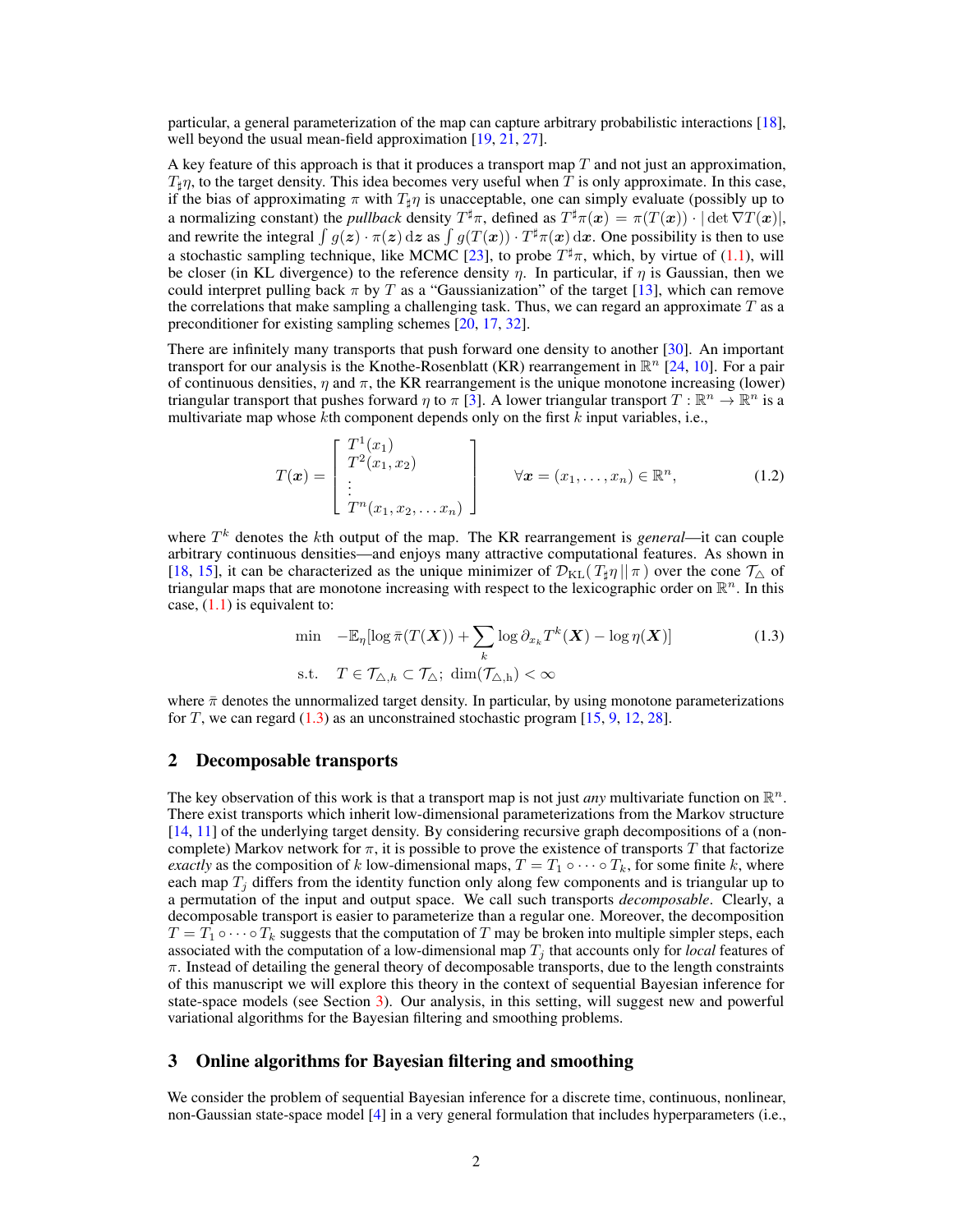static parameters) of the model. See Figure [1](#page-2-0) for the corresponding Markov structure, where  $(\mathbf{Z}_k)_{k>0}$ denotes the unobserved latent Markov process (each  $Z_k$  is a random variable on  $\mathbb{R}^n$ ),  $(Y_k)_{k\geq 0}$ denotes the observed process, and where Θ represents the hyperparameters of the model, which are treated as a random variable on  $\mathbb{R}^p$ . The state-space model is then fully specified in terms of the conditional densities  $\pi_{Y_k|Z_k,\Theta}$ ,  $\pi_{Z_{k+1}|Z_k,\Theta}$ ,  $\pi_{Z_0|\Theta}$ , and the marginal density  $\pi_{\Theta}$ , together with the observed data  $(\boldsymbol{y}_k)_{k \geq 0}$ . We assume these are all given.



<span id="page-2-0"></span>Figure 1: Markov structure of  $\pi_{\Theta, \mathbf{Z}_{0:N} | \mathbf{Y}_{0:N}}$  for a fixed realization of the observed process.

We wish to jointly infer the hidden states and the hyperparameters of the model as observations of the process  $(Y_k)_{k>0}$  become available over time. That is, the goal of inference is to characterize *sequentially* in time and via a *recursive* algorithm—the posterior distribution,

<span id="page-2-4"></span><span id="page-2-1"></span>
$$
\pi_{\boldsymbol{\Theta}, \boldsymbol{Z}_0, \dots, \boldsymbol{Z}_k | \boldsymbol{Y}_0, \dots, \boldsymbol{Y}_k} \tag{3.1}
$$

for all  $k \ge 0$ , from which any filtering distributions  $\pi_{\mathbf{Z}_k|\mathbf{Y}_{0:k}}$  or smoothing distributions  $\pi_{\mathbf{Z}_j|\mathbf{Y}_{0:k}}$ with  $j < k$ , along with the parameter marginals  $\pi_{\Theta|Y_{0:k}}$ , are readily available [\[4,](#page-6-16) [26\]](#page-7-9).

The key result of this section is a new *deterministic* and recursive algorithm for online inference with transport maps, which, in a *single forward pass*, computes a sequence of triangular maps of fixed dimension  $(2n + p)$  that, properly composed, are capable of sampling [\(3.1\)](#page-2-1) for all  $k \ge 0$ . Unlike most smoothing algorithms, the present algorithm does not resort to any *backward pass* that touches the state-space model. This is essentially the content of the forthcoming theorem (see Appendix [B](#page-5-0) for a proof). In what follows, let  $(\eta_{X_k})_{k\geq 0}$  be a sequence of independent reference densities on  $\mathbb{R}^n$  (e.g., standard normals) and let  $\eta_{\mathbf{X}_\Theta}$  be a reference density on  $\mathbb{R}^p$ . Moreover, let  $(\eta^k)$ and  $(\tilde{\pi}^k)$  be sequences of densities on  $\mathbb{R}^{2n+p}$  defined as follows in terms of the state-space model:<br> $x^k := \pi_{\tilde{\pi}} - \pi_{\tilde{\pi}} = \pi_{\tilde{\pi}} - \pi_{\tilde{\pi}} = \pi_{\tilde{\pi}} - \pi_{\tilde{\pi}} = \pi_{\tilde{\pi}} - \pi_{\tilde{\pi}} = \pi_{\tilde{\pi}} - \pi_{\tilde{\pi}} = \pi_{$  $\eta^k := \eta_{\boldsymbol{X}_{\boldsymbol{\Theta}},\boldsymbol{X}_k,\boldsymbol{X}_{k+1}}$  for  $k \geq 0$ ,  $\widetilde{\pi}^0 := \pi_{\boldsymbol{\Theta},\boldsymbol{Z}_0,\boldsymbol{Z}_1|\boldsymbol{Y}_0,\boldsymbol{Y}_1}$ , and  $\widetilde{\pi}^k := \pi_{\boldsymbol{Z}_{k+1},\boldsymbol{Y}_{k+1}|\boldsymbol{\Theta},\boldsymbol{Z}_k}$  for  $k > 0$ .

<span id="page-2-2"></span>**Theorem 3.1** Consider a sequence  $(\mathfrak{M}_k)$  of (block) triangular maps on  $\mathbb{R}^{2n+p}$  with sparsity pattern

$$
\mathfrak{M}_k(\boldsymbol{x}_{\theta},\boldsymbol{x}_k,\boldsymbol{x}_{k+1}) = \left[\begin{array}{c} \mathfrak{M}_k^{\Theta}(\boldsymbol{x}_{\theta}) \\ \mathfrak{M}_k^0(\boldsymbol{x}_{\theta},\boldsymbol{x}_k,\boldsymbol{x}_{k+1}) \\ \mathfrak{M}_k^1(\boldsymbol{x}_{\theta},\boldsymbol{x}_{k+1}) \end{array}\right],
$$
\n(3.2)

*and defined, recursively, as follows:*  $\mathfrak{M}_0$  *pushes forward*  $\eta^0$  *to*  $\pi^0 := \widetilde{\pi}^0$ ; *For*  $k \geq 1$ ,  $\mathfrak{M}_k$  *pushes*<br>*forward*  $n^k$  *to*  $\pi^k(x_0, x_1, x_2, \ldots) = n\mathbf{x}_k \cdot \mathbf{x}_k(x_0, x_1) \cdot \widetilde{\pi}^k(\mathcal{F}^{\Theta}_{$ *forward*  $\eta^k$  *to*  $\pi^k(\mathbf{x}_{\theta}, \mathbf{x}_k, \mathbf{x}_{k+1}) := \eta_{\mathbf{X}_{\Theta}, \mathbf{X}_k}(\mathbf{x}_{\theta}, \mathbf{x}_k) \cdot \widetilde{\pi}^k(\mathfrak{T}_{k-1}^{\Theta}(\mathbf{x}_{\theta}), \mathfrak{M}_{k-1}^1(\mathbf{x}_{\theta}, \mathbf{x}_k), \mathbf{x}_{k+1})/\mathfrak{c}_k$ where  $\mathfrak{c}_k$  is a normalizing constant, and where  $\mathfrak{T}^{\Theta}_j:=\mathfrak{M}^{\Theta}_0\circ\cdots\circ\mathfrak{M}^{\Theta}_j$  for all  $j\geq 0$ . Then, for all  $k \geq 0$ , the composition of transports  $\mathfrak{T}_k := T_0 \circ \cdots \circ T_k$ , where each  $T_j$  is defined (blockwise) as:

<span id="page-2-3"></span>
$$
T_j(\boldsymbol{x}_{\theta}, \boldsymbol{x}_0, \ldots, \boldsymbol{x}_{k+1}) = \begin{bmatrix} \mathfrak{M}_j^{\Theta}(\boldsymbol{x}_{\theta}) \\ \boldsymbol{x}_0 \\ \vdots \\ \mathfrak{M}_j^0(\boldsymbol{x}_{\theta}, \boldsymbol{x}_j, \boldsymbol{x}_{j+1}) \\ \mathfrak{M}_j^1(\boldsymbol{x}_{\theta}, \boldsymbol{x}_{j+1}) \\ \boldsymbol{x}_{j+2} \\ \vdots \\ \boldsymbol{x}_{k+1} \end{bmatrix}, \qquad (3.3)
$$

pushes forward  $\eta^{0:k}\coloneqq\eta_{\boldsymbol{X}_{\Theta}}\cdot\prod_{j=0}^{k+1}\eta_{\boldsymbol{X}_j}$  to the desired target density  $\pi_{\boldsymbol{\Theta},\boldsymbol{Z}_{0:k+1}}|_{\boldsymbol{Y}_{0:k+1}}.$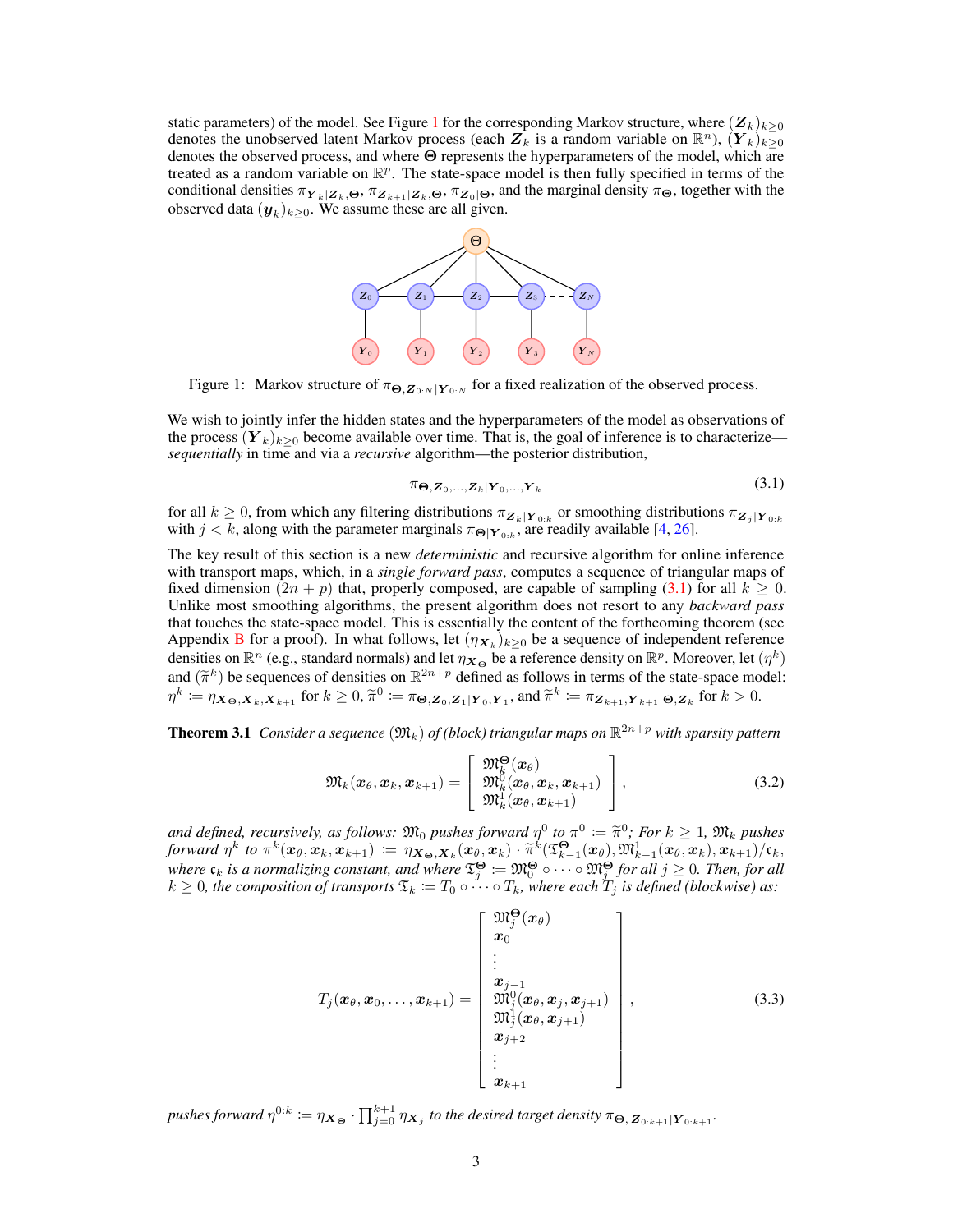Theorem [3.1](#page-2-2) suggests a deterministic *online* algorithm for the joint parameter and state estimation problem: compute<sup>[1](#page-3-0)</sup> the sequence of maps  $(\mathfrak{M}_j)$ , each of dimension  $2n + p$ ; embed them into higherdimensional identity maps to form  $(T_j)$ ; then evaluate  $\mathfrak{T}_k := T_0 \circ \cdots \circ T_k$  to sample directly from  $\pi_{\Theta, \mathbf{Z}_{0:k+1}|\mathbf{Y}_{0:k+1}}$  and obtain information about any smoothing or filtering distribution of interest. The theorem shows that each  $\pi_{\Theta, \mathbf{Z}_{0:k+1}|\mathbf{Y}_{0:k+1}}$  can be represented via a decomposable transport  $\mathfrak{T}_k$ ; successive transports in the sequence  $(\mathfrak{T}_k)_{k\geq 0}$  are *nested* and thus ideal for online inference. The variational and online character of the proposed algorithm distinguishes it from existing state-of-theart approaches to nonlinear and non-Gaussian smoothing and joint parameter inference [\[1,](#page-6-17) [7\]](#page-6-18).

#### <span id="page-3-2"></span>4 Numerical example: stochastic volatility model with hyperparameters

Following [\[8,](#page-6-19) [25\]](#page-7-10), we model the scalar log-volatility  $(Z_t)$  of the return of a financial asset at time  $t = 1, \ldots, N$  using an autoregressive process of order one, which is fully specified by  $\mathbf{Z}_{t+1} =$  $\mu+\phi(Z_t-\mu)+\eta_t$ , for all  $t\geq 0$ , where  $\eta_t \sim \mathcal{N}(0,1)$  is independent of  $Z_t$ ,  $Z_0\hat{[}\mu, \phi \sim \mathcal{N}(\mu, \frac{1}{1-\phi^2})$ , and where  $\phi$  and  $\mu$  represent scalar hyperparameters of the model. In particular,  $\mu \sim \mathcal{N}(0, 1)$  and  $\phi = 2 \exp(\phi^*)/(1 + \exp(\phi^*)) - 1$  with  $\phi^* \sim \mathcal{N}(3, 1)$ . We define  $\Theta := (\mu, \phi)$ . The process  $(\mathbf{Z}_t)$ and parameters  $\Theta$  are unobserved and must be estimated from an observed process  $(Y_t)$ , which represents the mean return of holding the asset at time  $t$ ,  $\boldsymbol{Y}_t = \varepsilon_t \cdot \exp(\frac{1}{2} \boldsymbol{Z}_t)$ , where  $\varepsilon_t$  is a standard normal random variable independent of  $Z_t$ . As a dataset, we use the  $N = 100$  daily differences of the pound/dollar exchange rate starting on 1 October 1981 [\[25,](#page-7-10) [5\]](#page-6-20). Our goal is to sequentially characterize  $\pi_{\Theta, \mathbf{Z}_{0:k} | \mathbf{Y}_{0:k}}$ , for all  $k = 0, \ldots, N$ , as observations of  $(\mathbf{Y}_t)$  become available. The Markov structure of  $\pi_{\Theta, \mathbf{Z}_{0:N} | \mathbf{Y}_{0:N}}$  matches Figure [1.](#page-2-0) We solve the problem using the algorithm introduced in Section [3:](#page-1-1) we compute a sequence,  $(\mathfrak{M}_j)_{j=0}^{N-1}$ , of four-dimensional transport maps  $(n = 1 \text{ and } p = 2)$  according to their definition in Theorem [3.1](#page-2-2) and using the variational form [\(1.3\)](#page-1-0). All reference densities are standard Gaussians. Then, for any  $k < N$ , if we want to sample from  $\pi_{\Theta, \mathbf{Z}_{0:k+1}|\mathbf{Y}_{0:k+1}}$ , we simply embed  $(\mathfrak{M}_j)_{j\leq k}$  into an identity map to form the  $(T_j)_{j\leq k}$  defined in [\(3.3\)](#page-2-3), and push forward reference samples from  $\eta^{0:k}$  through  $\mathfrak{T}_k := T_0 \circ \cdots \circ T_k$  (see Theorem [3.1\)](#page-2-2). Moreover, a simple corollary of Theorem [3.1](#page-2-2) shows that the map  $\mathfrak{T}_k^{\Theta} = \mathfrak{M}_0^{\Theta} \circ \cdots \circ \mathfrak{M}_k^{\Theta}$ pushes forward  $\eta_{\bm{X}_\Theta}$  to the marginal  $\pi_{\Theta|\bm{Y}_{0:k+1}}$ , for all  $k \geq 0$ , whereas the map  $\mathfrak{M}^1_k$  pushes forward  $\eta_{\mathbf{X}_{\Theta}} \cdot \eta_{\mathbf{X}_{k+1}}$  to the filtering distribution  $\pi_{\mathbf{Z}_{k+1}|\mathbf{Y}_{0:k+1}}$ . ( $\mathfrak{M}_k^{\Theta}$  and  $\mathfrak{M}_k^1$  were defined in [\(3.2\)](#page-2-4).) Figure [2](#page-3-1) illustrates the solution of the inference problem, with additional results in Appendix [A.](#page-4-0)



<span id="page-3-1"></span>Figure 2: (*left*) At each time k, we illustrate the  $\{5, 25, 40, 60, 75, 95\}$ -percentiles (shaded regions) and the mean (black solid line) of the posterior distribution of the hyperparameter  $\mu$ , i.e.,  $\pi_{\mu|Y_{0:k}}$ , for  $k = 0, \ldots, N$ . (*right*) Similarly, at each time k, we illustrate the mean (solid curves) and the  $\{5, 95\}$ -percentiles (shaded regions) of the filtering distribution  $\pi_{\mathbf{Z}_k|\mathbf{Y}_{0:k}}$  (in blue) and of the marginals  $\pi_{\mathbf{Z}_k|\mathbf{Y}_{0:N}}$  of the full smoothing distribution (in red), for  $k = 0, \ldots, N$ .

<span id="page-3-0"></span><sup>&</sup>lt;sup>1</sup> Notice that  $\mathfrak{M}_k$  in [\(3.2\)](#page-2-4) is lower triangular up to a permutation of the input and output space, and thus it can be easily computed via [\(1.3\)](#page-1-0) [\[15\]](#page-6-0). Its particular sparsity pattern, however, is required for the theorem to hold.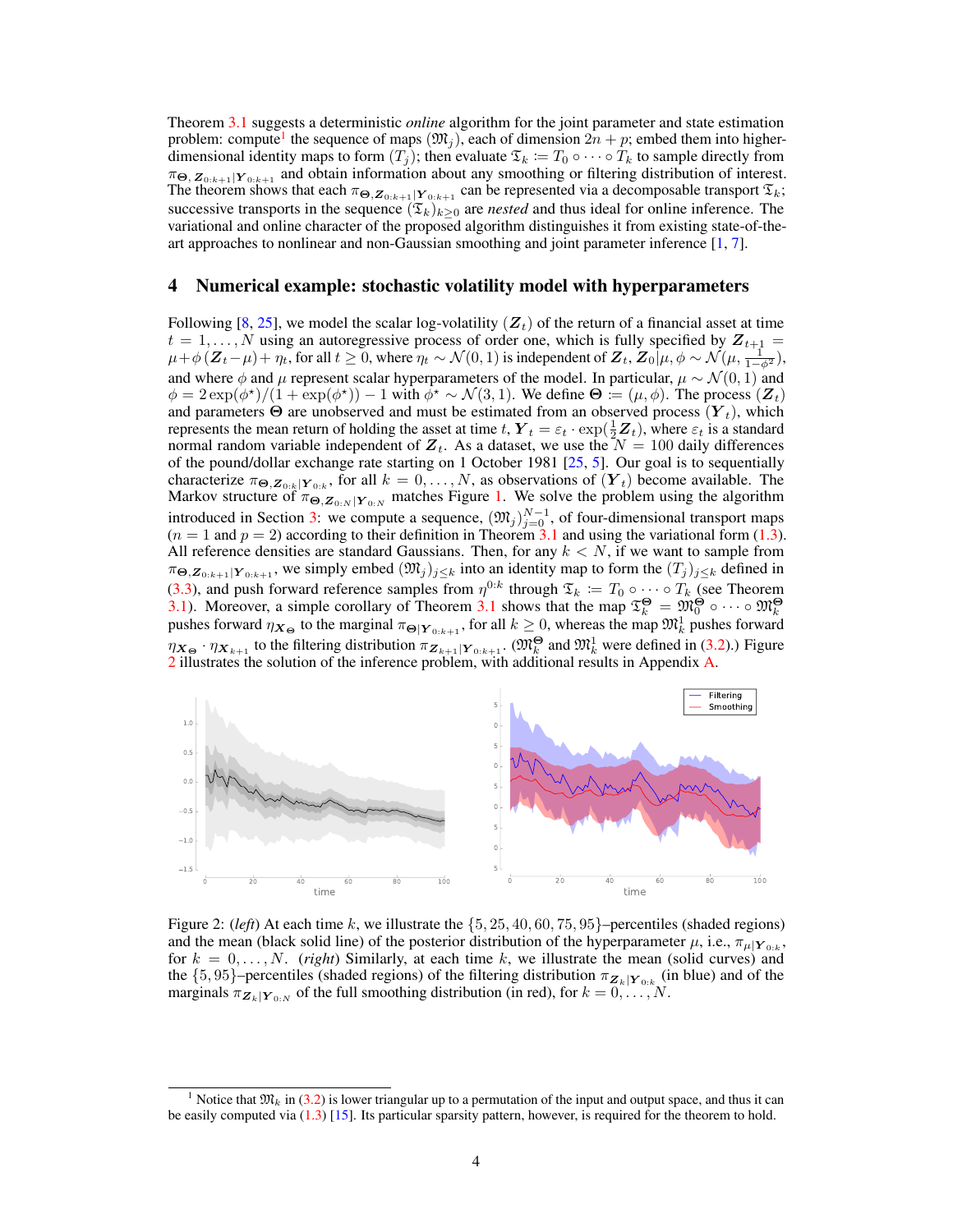## <span id="page-4-0"></span>A Additional results for the stochastic volatility model of Section [4](#page-3-2)

Here we provide additional figures that illustrate the transport-based solution of the joint state– parameter inference problem described in Section [4.](#page-3-2) Captions explain each figure.



Figure 3: (*left*) Same as in Figure [2](#page-3-1) (*left*), but for the hyperparameter φ. (*right*) Black dots represent the observed data  $(\bm{y}_k)_{k=0}^N$ . Moreover, at each time k, we illustrate the  $\{5, 25, 40, 60, 75, 95\}$ -percentiles (shaded regions) of the posterior predictive distribution, i.e., the distribution of  $\boldsymbol{Y}_k$  conditioned on the event  $\{Y_{0:N} = y_{0:N}\}\text{, for } k = 0, \ldots, N.$ 



Figure 4: (*left*) Posterior marginal of  $\mu$ , i.e.,  $\pi_{\mu|Y_{0:N}}$ . (*right*) Posterior marginal of  $\phi$ , i.e.,  $\pi_{\phi|Y_{0:N}}$ .

| $\textcolor{blue}{\text{10}}\text{10}\text{10}\text{10}\text{10}$ |  |  |
|-------------------------------------------------------------------|--|--|
| $ \mathbf{O}  \mathbf{O}  \mathbf{O}  \mathbf{O}  \mathbf{O} $    |  |  |
| $ \mathbf{O}  \mathbf{O}  \mathbf{O}  \mathbf{O}  \mathbf{O} $    |  |  |
| $ \mathbf{O}  \mathbf{O}  \mathbf{O}  \mathbf{O}  \mathbf{O} $    |  |  |
| $ \mathbf{O}  \mathbf{O}  \mathbf{O}  \mathbf{O}  \mathbf{O} $    |  |  |
| $ \mathbf{0} \mathbf{0} \mathbf{0} \mathbf{0} \mathbf{0} $        |  |  |

Figure 5: Randomly chosen two-dimensional conditionals of the pullback of  $\pi_{\Theta, \mathbf{Z}_{0:N} | \mathbf{Y}_{0:N}}$  by the numerical approximation of  $\mathfrak{T}_{N-1} := T_0 \circ \cdots \circ T_{N-1}$ . (See the definitions of these quantities in Theorem [3.1.](#page-2-2)) Since we use a standard normal reference distribution, the numerical approximation of  $\mathfrak{T}_{N-1}$  should be regarded as satisfactory if the pullback density  $(\mathfrak{T}_{N-1})^{\sharp}\pi_{\Theta,Z_{0:N}|Y_{0:N}}$  is close to a standard normal, as it is here.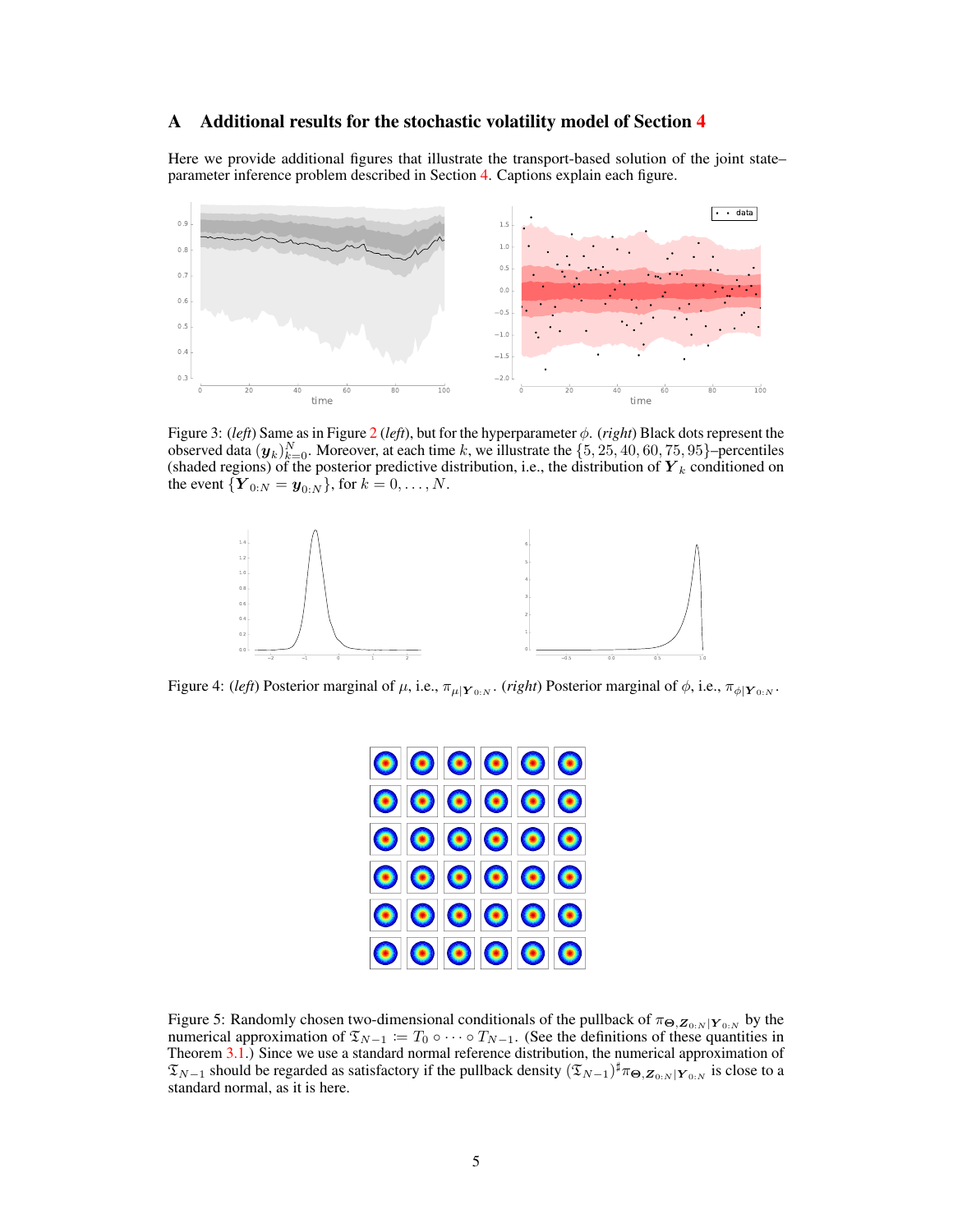## <span id="page-5-0"></span>B Proofs of the main results

**Proof of Theorem [3.1.](#page-2-2)** Let  $\mathfrak{c}_0 := \int \widetilde{\pi}^0(x) dx$ , and define a sequence of maps  $(\widetilde{T}_k)$  as:

$$
\widetilde{T}_k(\boldsymbol{x}_{\theta},\boldsymbol{x}_{k+1}) = \left[\begin{array}{c} \mathfrak{T}_{k}^{\boldsymbol{\Theta}}(\boldsymbol{x}_{\theta}) \\ \mathfrak{M}_k^1(\boldsymbol{x}_{\theta},\boldsymbol{x}_{k+1}) \end{array}\right], \qquad \widetilde{T}_k : \mathbb{R}^{n+p} \to \mathbb{R}^{n+p}, \tag{B.1}
$$

for all  $k \ge 0$ . We first prove that  $\mathfrak{c}_k < \infty$  and that  $(\widetilde{T}_k)_\sharp \left(\eta_{\boldsymbol{X_{\Theta}}} \cdot \eta_{\boldsymbol{X}_{k+1}}\right) = \pi_{\boldsymbol{\Theta}, \boldsymbol{Z}_{k+1} | \boldsymbol{Y}_{0:k+1}}$ , for all  $k \ge 0$ , using an induction argument over k. For the base case, just notice that  $\mathfrak{c}_0 = 1$  since  $\widetilde{\pi}^0$  is a prob-<br>obility density. Thus,  $(\mathfrak{W}_0)_{\mathfrak{m}} \mathfrak{O}_{\mathfrak{m}}$  is well defined and by (2.2) it must be ability density. Thus,  $(\mathfrak{M}_0)_{\sharp} \eta^0 = \pi^0$  is well defined, and by [\(3.2\)](#page-2-4) it must be that  $\widetilde{T}_0$  pushes forward  $\eta_{\boldsymbol{X_{\Theta}}} \cdot \eta_{\boldsymbol{X_1}}$  to the marginal  $\int \pi^0(\boldsymbol{x}_{\theta}, \boldsymbol{x}_0, \boldsymbol{x}_1) d\boldsymbol{x}_0 = \int \pi_{\boldsymbol{\Theta}, \boldsymbol{Z}_0, \boldsymbol{Z}_1 | \boldsymbol{Y}_0, \boldsymbol{Y}_1}(\boldsymbol{x}_{\theta}, \boldsymbol{x}_0, \boldsymbol{x}_1 | \boldsymbol{y}_0, \boldsymbol{y}_1) d\boldsymbol{x}_0 =$  $\pi_{\Theta,Z_1|Y_0,Y_1}(x_\theta,x_1|y_0,y_1)$ . (Notice that, by definition,  $\mathfrak{T}^\Theta_0 \equiv \mathfrak{M}_0^\Theta$ .) Now assume that  $\mathfrak{c}_k < \infty$ and that  $(\widetilde{T}_k)_{\sharp}$   $(\eta_{\mathbf{X}_{\Theta}} \cdot \eta_{\mathbf{X}_{k+1}}) = \pi_{\Theta, \mathbf{Z}_{k+1} | \mathbf{Y}_{0:k+1}}$  for a fixed k. Then:

$$
\mathfrak{c}_{k+1} = \int \mathfrak{c}_{k+1} \cdot \pi^{k+1} (x_{\theta}, x_{k+1}, x_{k+2}) \, dx_{\theta} \, dx_{k+1} dx_{k+2}
$$
\n
$$
= \pi_{\mathbf{Y}_{k+2}|\mathbf{Y}_{0:k+1}} (\mathbf{y}_{k+2}|\mathbf{y}_{0:k+1}) < \infty.
$$
\n(B.2)

Moreover, notice that  $\widetilde{T}_{k+1}$  can always be written as  $\widetilde{T}_{k+1} = A_{k+1} \circ B_{k+1}$ , where:

$$
A_{k+1}(\boldsymbol{x}_{\theta},\boldsymbol{x}_{k+2}) = \left[\begin{array}{c} \mathfrak{T}_{k}^{\boldsymbol{\Theta}}(\boldsymbol{x}_{\theta}) \\ \boldsymbol{x}_{k+2} \end{array}\right], \qquad B_{k+1}(\boldsymbol{x}_{\theta},\boldsymbol{x}_{k+2}) = \left[\begin{array}{c} \mathfrak{M}_{k+1}^{\boldsymbol{\Theta}}(\boldsymbol{x}_{\theta}) \\ \mathfrak{M}_{k+1}^{\boldsymbol{\Theta}}(\boldsymbol{x}_{\theta},\boldsymbol{x}_{k+2}) \end{array}\right], \qquad (B.3)
$$

and that  $(\widetilde{T}_{k+1})_\sharp (\eta_{\mathbf{X}_{\Theta}} \cdot \eta_{\mathbf{X}_{k+2}}) = \pi_{\Theta, \mathbf{Z}_{k+2} | \mathbf{Y}_{0:k+2}}$  if and only if  $(B_{k+1})_\sharp (\eta_{\mathbf{X}_{\Theta}} \cdot \eta_{\mathbf{X}_{k+2}}) =$  $A_{k+1}^{\sharp}$   $\pi_{\Theta, \mathbf{Z}_{k+2} | \mathbf{Y}_{0:k+2}}$ . By definition of  $\mathfrak{M}_{k+1}, B_{k+1}$  must push forward  $\eta_{\mathbf{X}_{\Theta}} \cdot \eta_{\mathbf{X}_{k+2}}$  to the marginal  $\int \pi^{k+1}(\boldsymbol{x}_{\theta},\boldsymbol{x}_{k+1},\boldsymbol{x}_{k+2}) d\boldsymbol{x}_{k+1}$ . A simple calculation shows that:

$$
\int \pi^{k+1}(\boldsymbol{x}_{\theta},\boldsymbol{x}_{k+1},\boldsymbol{x}_{k+2}) d\boldsymbol{x}_{k+1} = \frac{\pi_{\boldsymbol{\Theta}, \boldsymbol{Z}_{k+2}|\boldsymbol{Y}_{0:k+2}}(\boldsymbol{z}_{\boldsymbol{\Theta}},\boldsymbol{x}_{k+2}|\boldsymbol{y}_{0:k+2})}{|\nabla(\mathfrak{T}^{\boldsymbol{\Theta}}_k)^{-1}(\boldsymbol{z}_{\boldsymbol{\Theta}})|} \n= A^{\sharp}_{k+1} \pi_{\boldsymbol{\Theta}, \boldsymbol{Z}_{k+2}|\boldsymbol{Y}_{0:k+2}}(\boldsymbol{x}_{\theta},\boldsymbol{x}_{k+2}|\boldsymbol{y}_{0:k+2}),
$$

where  $z_{\Theta} := \mathfrak{T}_k^{\Theta}(x_{\theta})$ , and concludes the induction argument. Since  $\mathfrak{c}_k < \infty$  for all  $k \geq 0$ , the sequence of maps  $(\mathfrak{M}_k)$  is well defined, and so is  $(T_j)_{j=0}^k$ . Now, we can finally prove the theorem using another induction argument over  $k \geq 0$ . For the base case, notice that  $\mathfrak{T}_0 = T_0 = \mathfrak{M}_0$ , and that, by definition,  $\mathfrak{M}_0$  pushes forward  $\eta^0$  to  $\pi^0 = \pi_{\Theta, \mathbf{Z}_0, \mathbf{Z}_1 | \mathbf{Y}_0, \mathbf{Y}_1}$ . Now assume that  $\mathfrak{T}_k$  pushes forward  $\eta^{0:k}$  to  $\pi_{\boldsymbol{\Theta}, \boldsymbol{Z}_{0:k+1}|\boldsymbol{Y}_{0:k+1}}$  for a fixed  $k$ , and notice that

$$
\pi_{\Theta, \mathbf{Z}_{0:k+2}|\mathbf{Y}_{0:k+2}} = \pi_{\Theta, \mathbf{Z}_{0:k+1}|\mathbf{Y}_{0:k+1}} \cdot \frac{\pi_{\mathbf{Y}_{k+2}|\mathbf{Z}_{k+2},\Theta} \cdot \pi_{\mathbf{Z}_{k+2}|\mathbf{Z}_{k+1},\Theta}}{\pi_{\mathbf{Y}_{k+2}|\mathbf{Y}_{0:k+1}}}.
$$
(B.4)

Thus, for a given  $\mathfrak{T}_{k+1}$ , it must be that

$$
\mathfrak{T}_{k+1}^{\sharp} \pi_{\Theta, \mathbf{Z}_{0:k+2}|\mathbf{Y}_{0:k+2}} = T_{k+1}^{\sharp} \left( \mathfrak{T}_{k}^{\sharp} \pi_{\Theta, \mathbf{Z}_{0:k+1}|\mathbf{Y}_{0:k+1}} \cdot \frac{\pi^{k+1}}{\eta_{\mathbf{X}_{\Theta}} \cdot \eta_{\mathbf{X}_{k+1}}} \right) \qquad (B.5)
$$

$$
= T_{k+1}^{\sharp} \left( \prod_{j=0}^{k} \eta_{\mathbf{X}_{j}} \cdot \pi^{k+1} \right)
$$

$$
= \prod_{j=0}^{k} \eta_{\mathbf{X}_{j}} \cdot \mathfrak{M}_{k+1}^{\sharp} \pi^{k+1} = \eta^{0:k+1}
$$

Hence,  $(\mathfrak{T}_{k+1})_\sharp \,\eta^{0:k+1} = \pi_{\Theta, \mathbf{Z}_{0:k+2} | \mathbf{Y}_{0:k+2}}$ , concluding the induction argument and the proof of the theorem.  $\Box$ 

## Acknowledgements

This work was supported by the US Department of Energy, Office of Advanced Scientific Computing (ASCR), under grant number DE-SC0009297.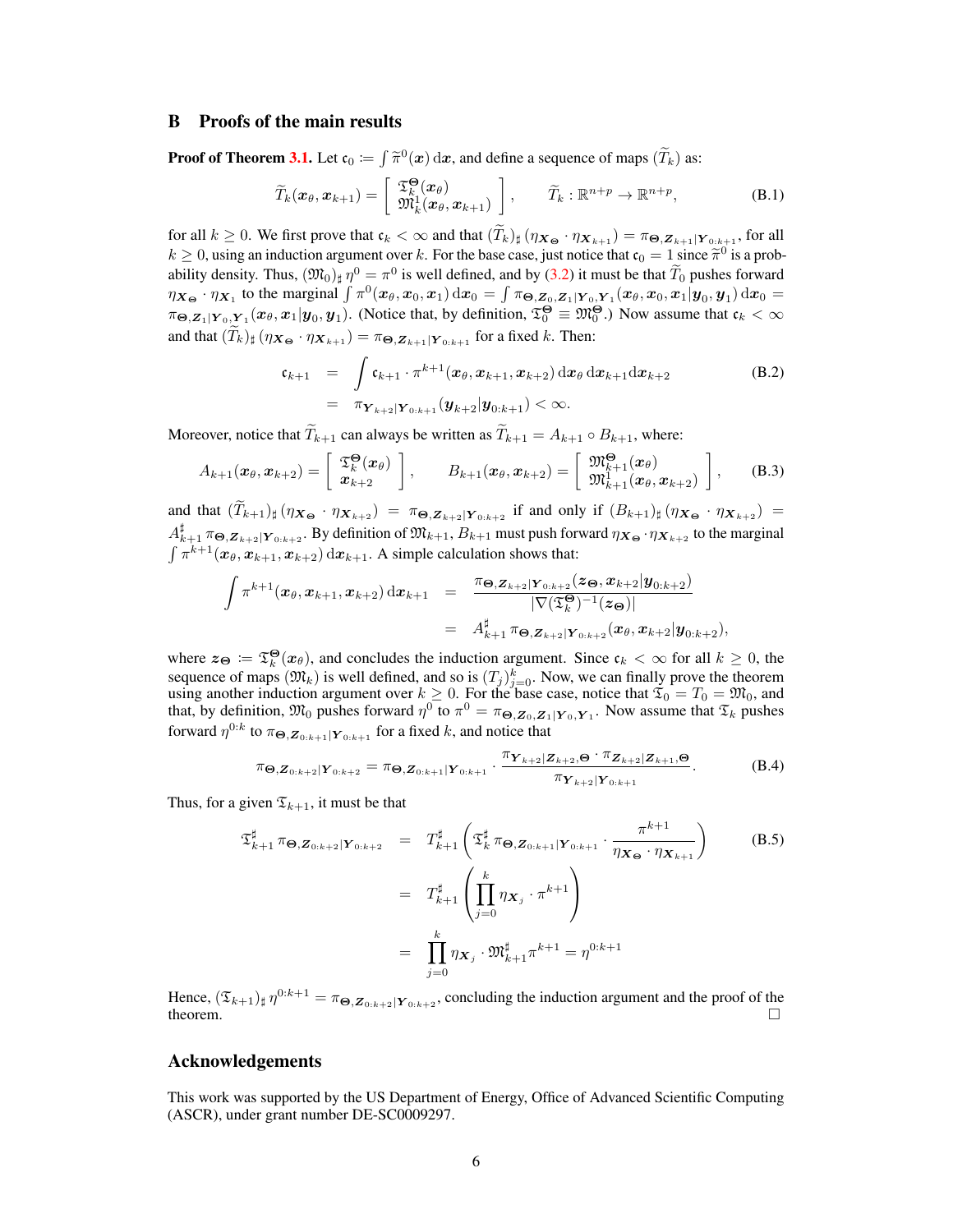# References

- <span id="page-6-17"></span>[1] C. Andrieu, A. Doucet, and R. Holenstein. Particle Markov chain Monte Carlo methods. *Journal of the Royal Statistical Society: Series B (Statistical Methodology)*, 72(3):269–342, 2010.
- <span id="page-6-5"></span>[2] D. M. Blei, A. Kucukelbir, and J. D. McAuliffe. Variational inference: a review for statisticians. *arXiv preprint arXiv:1601.00670*, 2016.
- <span id="page-6-11"></span>[3] G. Carlier, A. Galichon, and F. Santambrogio. From Knothe's transport to Brenier's map and a continuation method for optimal transport. *SIAM Journal on Mathematical Analysis*, 41(6):2554–2576, 2010.
- <span id="page-6-16"></span>[4] A. Doucet and A. M. Johansen. A tutorial on particle filtering and smoothing: fifteen years later. *Handbook of nonlinear filtering*, 12(656-704):3, 2009.
- <span id="page-6-20"></span>[5] J. Durbin and S. J. Koopman. Time series analysis of non-Gaussian observations based on statespace models from both classical and Bayesian perspectives. *Journal of the Royal Statistical Society: Series B (Statistical Methodology)*, 62(1):3–56, 2000.
- <span id="page-6-4"></span>[6] M. I. Jordan, Z. Ghahramani, T. S. Jaakkola, and L. K. Saul. An introduction to variational methods for graphical models. *Machine learning*, 37(2):183–233, 1999.
- <span id="page-6-18"></span>[7] N. Kantas, A. Doucet, S. S. Singh, J. Maciejowski, and N. Chopin. On particle methods for parameter estimation in state-space models. *Statistical Science*, 30(3):328–351, 2015.
- <span id="page-6-19"></span>[8] S. Kim, N. Shephard, and S. Chib. Stochastic volatility: likelihood inference and comparison with ARCH models. *The Review of Economic Studies*, 65(3):361–393, 1998.
- <span id="page-6-12"></span>[9] A. J. Kleywegt, A. Shapiro, and T. Homem-de Mello. The sample average approximation method for stochastic discrete optimization. *SIAM Journal on Optimization*, 12(2):479–502, 2002.
- <span id="page-6-10"></span>[10] H. Knothe. Contributions to the theory of convex bodies. *The Michigan Mathematical Journal*, 4(1):39–52, 1957.
- <span id="page-6-15"></span>[11] D. Koller and N. Friedman. *Probabilistic graphical models: principles and techniques*. MIT press, 2009.
- <span id="page-6-13"></span>[12] H. Kushner and G. G. Yin. *Stochastic approximation and recursive algorithms and applications*, volume 35. Springer Science & Business Media, 2003.
- <span id="page-6-8"></span>[13] V. Laparra, G. Camps-Valls, and J. Malo. Iterative gaussianization: from ICA to random rotations. *IEEE Transactions on Neural Networks*, 22(4):537–549, 2011.
- <span id="page-6-14"></span>[14] S. L. Lauritzen. *Graphical models*. Oxford University Press, 1996.
- <span id="page-6-0"></span>[15] Y. Marzouk, T. Moselhy, M. Parno, and A. Spantini. An introduction to sampling via measure transport. In *Handbook of Uncertainty Quantification*. Springer, 2016. arXiv:1602.05023.
- <span id="page-6-1"></span>[16] R. J. McCann. Existence and uniqueness of monotone measure-preserving maps. *Duke Mathematical Journal*, 80(2):309–324, 1995.
- <span id="page-6-9"></span>[17] X. Meng and S. Schilling. Warp bridge sampling. *Journal of Computational and Graphical Statistics*, 11(3):552–586, 2002.
- <span id="page-6-2"></span>[18] T. A. Moselhy and Y. Marzouk. Bayesian inference with optimal maps. *Journal of Computational Physics*, 231(23):7815–7850, 2012.
- <span id="page-6-6"></span>[19] G. Parisi. *Statistical field theory*. Addison-Wesley, 1988.
- <span id="page-6-3"></span>[20] M. Parno and Y. Marzouk. Transport map accelerated Markov chain Monte Carlo. *arXiv preprint arXiv:1412.5492*, 2014.
- <span id="page-6-7"></span>[21] C. Peterson. A mean field theory learning algorithm for neural networks. *Complex systems*, 1:995–1019, 1987.